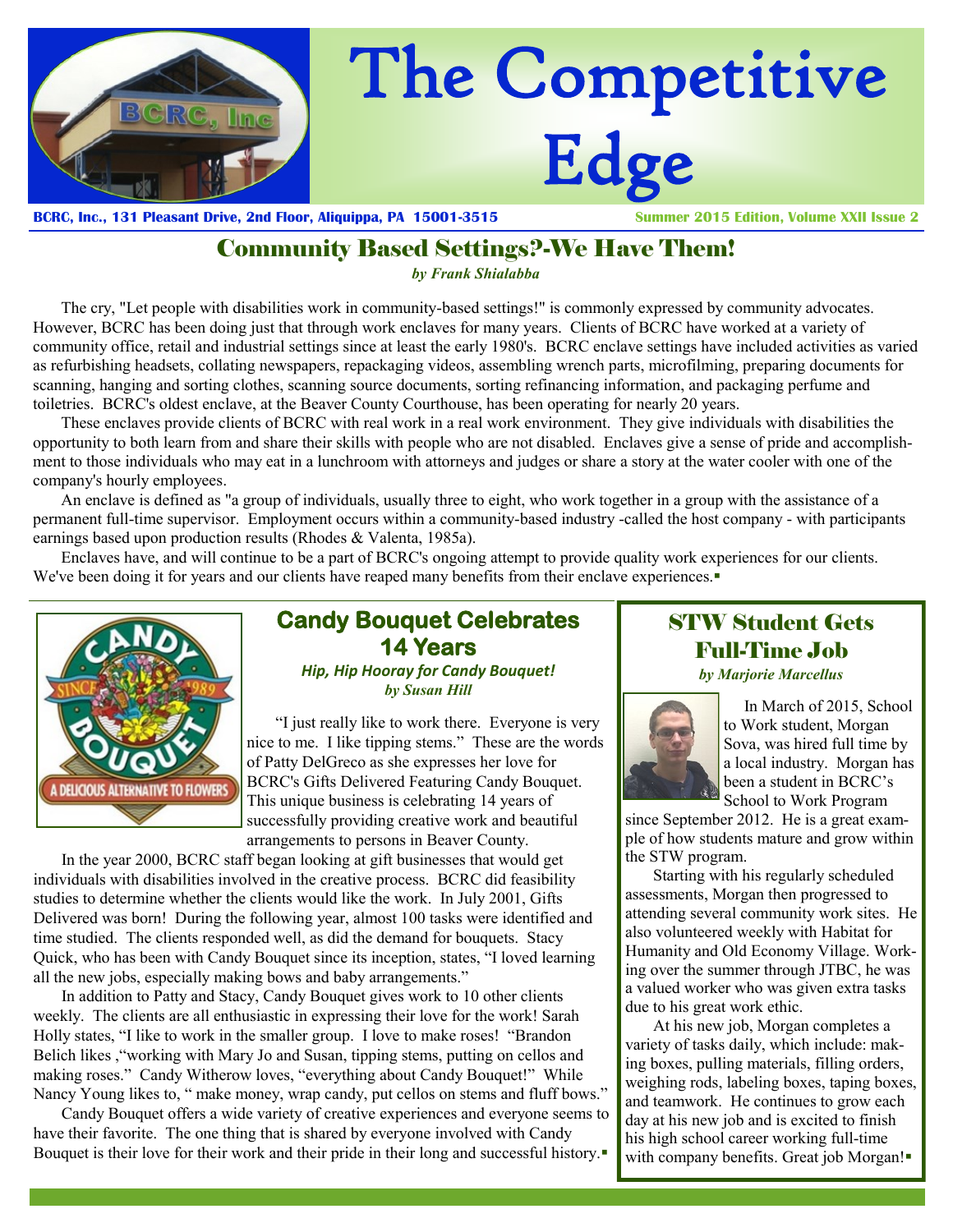### **WIN Gets Scientific** *by Frank Shialabba*

"It's not about whether we were successful. What's more important is that we tried our best to do well." Those sentiments expressed by WIN participant Jon Koehler sum up the spirit of WIN Services' most recent spring event. On Wednesday, April 22 at New Horizon School, WIN participants presented a play and 70 science projects covering a variety of topics. Projects were displayed individually and project creators were on hand to explain them. Twenty-seven persons participated in the play that focused on spring gardens. In a surprise twist, a compost pile was the hero that saved the day!

The variety of science projects gave WIN participants a chance to display their originality and creativity. Ms. Silbaugh states, "I marvel at the creativity shown by the participants. The projects were an expression of each individual's interests and personality. They included such varied topics as "the ten steps to making a cup of coffee, the "heat" that you get from different types of peppers, the history of the Penguins, how to make nail polish, how to safely approach a dog, the history of BCRC, the solar system and how to make a car out of pop bottles."

Once again the WIN participants have enriched both their lives and ours by sharing their many talents.

### **Clients Travel to Exciting New Enclave** *by Frank Shialabba*

"I am continuously amazed by the clients. No task is too difficult. No matter what we come across, our clients are willing to learn, eager to succeed, and produce a wonderful product." This is how BCRC staffer, Lisa Vesolich describes the efforts of BCRC clients at the new enclave at the Bureau of Vital Statistics in New Castle. This state contract was secured through Unique Source,

formerly known as Pennsylvania Industries for the Blind and Handicapped.

Twenty to 25 different individuals are involved in the contract which involves microfilming, scanning documents and document preparation. In addition to filming and scanning, clients remove staples and press creases in pages, tape papers and index documents. Ten to fifteen individuals are transported to New Castle in two vans five days a week.

Ms. Vesolich states, "We have received very positive feedback from our clients. On many occasions they have told us how much they enjoy coming to work at our New Castle enclave." Ms. Vesolich goes on to describe one individual who "will watch what you're working on and then later ask to give it a try. Because this individual spends some time watching the process, training is quite simple and the client does a beautiful job."

It is apparent that BCRC clients are enjoying this new and exciting experience. It is just as exciting for staff as they see individuals constantly strive to learn and improve the quality of their work $\blacksquare$ 

### **Hughes Is Certified MH Youth Trainer** *by Gina Alberti*

Congratulations are in order for BCRC's Traci Hughes, as she recently became a Certified Youth Mental Health First Aid Administrator in Beaver County. Traci obtained this certification through a five-day, county-funded program in Somerset. This training was designed to teach providers how to recognize a mental health crisis and prepare them to act as first responders. Attendees were also educated on ways to reduce the stigma associated with mental health issues. At the conclusion of the training, Traci took a written test and prepared a 30-minute presentation on listening and giving information and reassurance to those experiencing a mental health crisis. Best of luck in this new role.

# **Marianne Leaves Lasting Legacy** *by Frank Shialabba*

The Beaver County Rehabilitation Center was forever changed for the better when Marianne LaSalle joined the staff in 1972 after graduating from Duquesne University. Whether writing grants,



starting and overseeing new programs or interacting with clients, Marianne has left a positive and indelible image on all who have known her these last forty-three years.

Marianne's impact has been particularly evident with two programs that she has successfully guided. As Maureen Hawk, School to Work Coordinator states, "Marianne has been instrumental in the

development and growth of the School to Work Program and Aurora Psychiatric Rehabilitation. Her dedication to helping those with mental illness is inspiring. She has always strived to do what was needed to help the clients."

The staff at Aurora also praise Marianne for her passion for the program and for persons with mental illness. Aurora Psychiatric Rehabilitation Practitioner Laurel Baker states, "She takes time to hear how they [consumers] are doing, and spends time talking with them. She does the same with staff, taking time to touch base and offer her support. It is evident that she is very committed to helping others in any way she can."

Sheila Silbaugh, Director of WIN Services sees Marianne as a valuable member of BCRC and a mentor to many. She states, "I have admired Marianne for all of her dedication, accomplishments and genuine concern and love for BCRC." ▶

Ms. Hawk also cites Marianne as a "wonderful mentor and friend who will be greatly missed."

As BCRC Program Director, Marianne has achieved a great deal. She has been honored for her contributions to individuals with mental illness by both the local and state chapters of the National Alliance for the Mentally Ill. She has also been honored by ARC of Beaver County for her service to persons with intellectual disabilities.

Marianne's greatest impact has been on her coworkers and the many people with disabilities that she has helped over the years. As a former co-worker of Marianne's, I would like to thank her for her friendship and the high standard of caring that she has set for us all. As many have stated, it will be a challenge to carry on your legacy and all the good that you have done over the years. Enjoy your retirement and those wonderful grandchildren!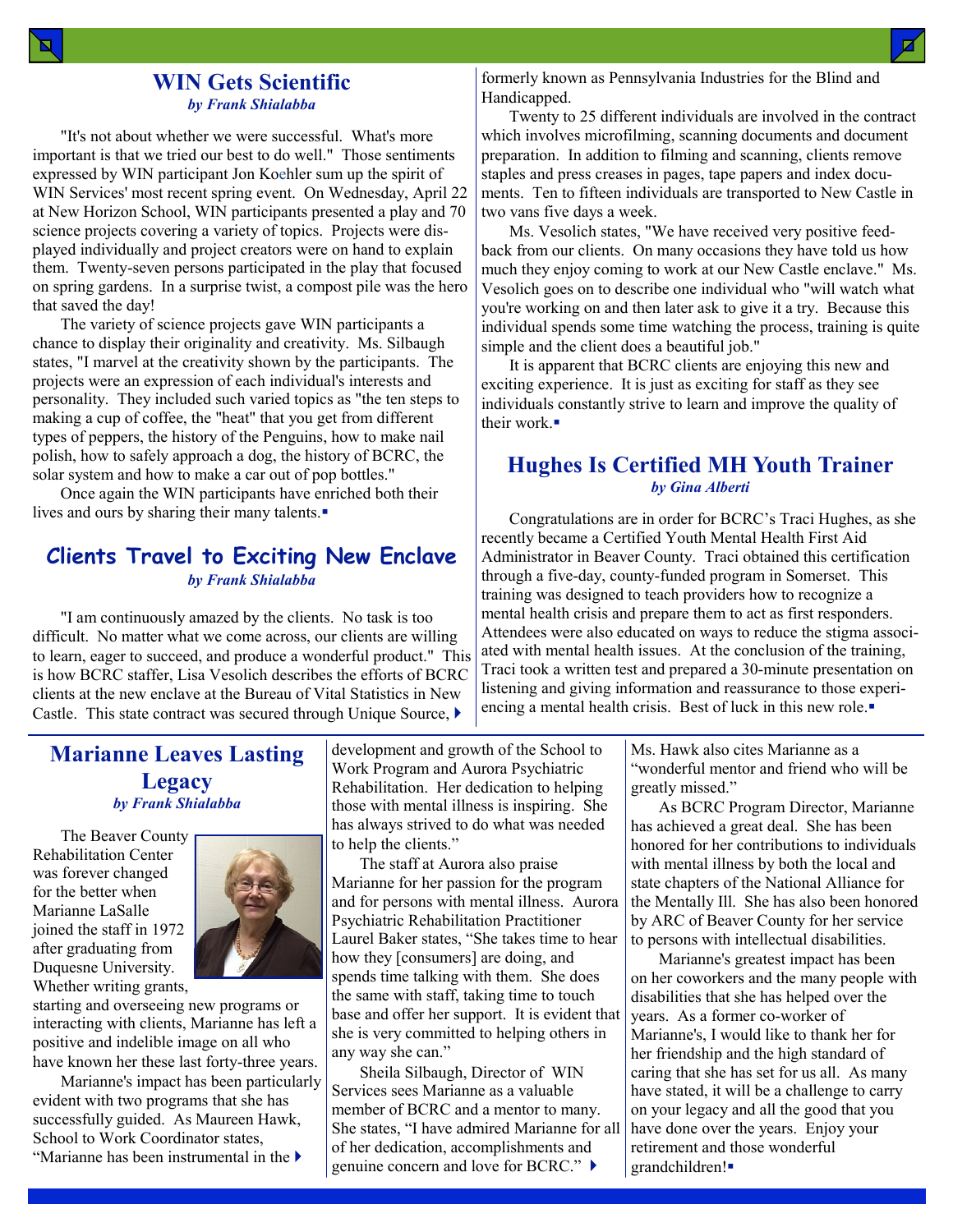# Spotlight on Tammy Scheers

*by Kelly Newhouse*

 Job coaching is an essential element in providing vocational training to people with disabilities. BCRC is proud to have among our valued job coaching staff, Mrs. Tammy Scheers. Tammy began working at BCRC in February, 2015. Having worked in the social service field for many years, she brings with her a wealth of knowledge and experience. Tammy owned and ran Scheers' Personal Care Home in Baden for 11 years. She managed the home's business and cared for 8 residents, giving them a wonderful environment in which they learned and flourished. This dedication is apparent as you watch Tammy work with the individuals in the workshop. She states that her favorite part of the job is working directly with the participants. She supervises BCRC's in house mobile janitorial crew and hopes to continue, as she likes teaching them valuable vocational

skills as they work together. Tammy is married with 4 children and 4 grandchildren and stays very active in her church. She also enjoys crafts, riding bikes, gardening, and going to the movies. During vacation time, you might find her in her favorite vacation spot in Disney World Florida.

# **Early Entrepreneurs Work at School to Work** *by Stephanie Godlewski*

In the coldest part of our harsh winter, right around Valentine's Day, School to Work (STW) warmed our hearts with Kisses! The Hershey treat was included in the healthy lunch that the department sold to raise money for the client gift fund. With their hard work and wonderful cook-



ing, STW sold 34 lunches and raised \$103.90 for the client gift fund, which will buy gifts for clients at Christmas, 2016. They

served homemade chicken noodle soup, a salad, a roll, a piece of fruit, and water. The meals, which cost \$7.00 each, was hand delivered to each building by everkind School to Work staff and clients.

The project not only benefitted the gift fund, but was also a valuable way for the School to Work staff to "teach independent living skills, healthy eating, and proper food handling skills that could possibly be used in a job later on," says Maureen Hawk, Supervisor of Youth Services. All students in the Community Integration section of the program participated in some way: planning the menu, calculating cost, making and distributing fliers, purchasing food, cooking the soup or clean-up afterward. The fundraiser, in fact, was just one of the projects that STW has undertaken to promote growth in their clients through community engagement. Earlier this year, students bagged lunches and took them to T.R.A.I.L.S. Ministries in Beaver Falls to contribute to the Point in Time Homeless Survey.

The department staff and clients look forward to doing similar activities in the future and to affording their students opportunities to apply the skills that they learn in real life situations.

### **People Make BCRC Great Place To Work!** *by Laurel Baker*

May 1, 2015 marks my one year anniversary at BCRC. Reflecting back, my first impression of BCRC was really a WOW factor. Walking into the beautiful reception area at CenterPlace, being greeted by such welcoming folk and treated with such professionalism was something I hadn't experienced in a great while. There had to be a catch – what was with these people, so happy and friendly?

Fast forward to the present…what I've learned over the past year is that people are actually kind and genuine. The support I've encountered on a daily basis is something I cannot put into words. I've not met a single person who has been less than pleasant. Being a bit of a dinosaur in the social services field, I feel confident in attributing this to something I call "setting the tone". Clearly the foundation of BCRC is composed of professional, caring, and nurturing people, as this is visible in every department. When I sought input from others regarding the agency, I overwhelmingly heard about the amazing employees. Sure, there were other things: great work hours, flexible time off, paid trainings, nice facilities, attendance bonuses and employee incentives, and so on and so forth. No question about it, however; it is the people that rock this company.

Let's not also forget the people we serve – they are diverse, gifted, and tons of fun. BCRC hosts wonderful events, such as the summer picnic, to celebrate these wonderful people. Everyone has a blast, participants and employees alike. Which brings me to another fantastic point: BCRC aggressively pursues growth and opportunity, in order to provide good services to as many people as possible. There is no sense of being stuck in the status quo. Beaver County is truly blessed to have BCRC as a resource, and I am honored to have joined the team.

### **Safety Lights: Tornadoes Can Reach 300 MPH** *by Cindy Kirkpatrick*

Tornadoes are nature's most violent storms. The winds of a tornado can reach 300 mph. Damage paths can be in excess of one mile wide and 50 miles long. For the northeast section of the United States,

tornadoes generally occur in the late spring or early summer. They are most likely to occur between 3pm and 9 pm, but of course can occur any time. In



order to stay safe it is important to be alert to changing weather conditions by watching the sky and listening to radio or TV announcements. It is also important to know the difference between a watch and a warning. A watch means that conditions are favorable for a tornado and you need to stay alert. A warning means that a tornado has been sighted or indicated by weather radar. Take shelter immediately. Seek shelter in a basement or interior room. If you are in a vehicle, mobile home or outside, find a safe shelter or lie flat in a ditch and cover your head with your hands.